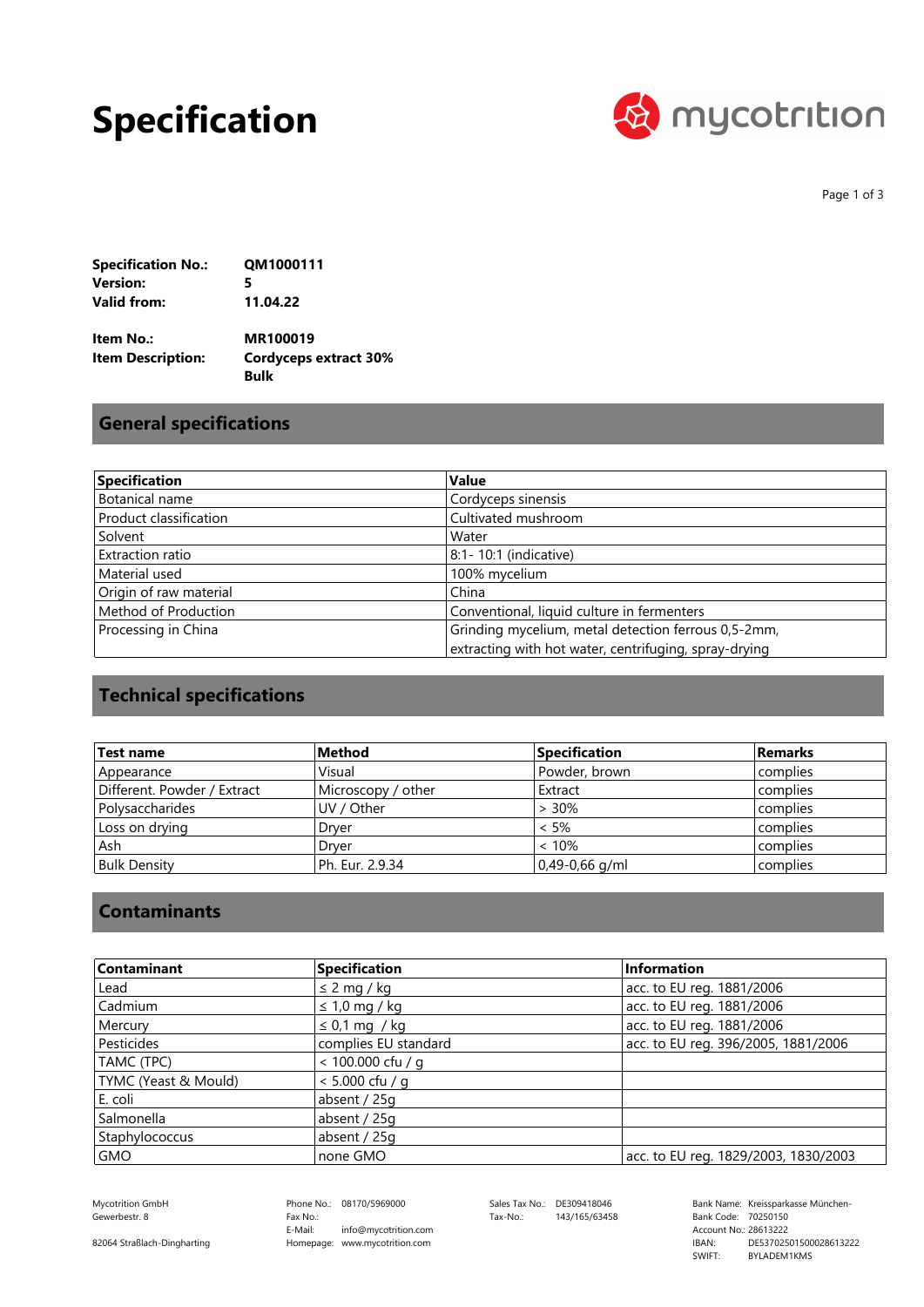# **Specification**



Page 2 of 3

| <b>Contaminant</b> | Specification                              | <b>Information</b>                       |
|--------------------|--------------------------------------------|------------------------------------------|
| I Irradiation      | Ino irradiation used                       | acc. to EU DIRECTIVE 1999/3/EC           |
| Nano               | no nano particles contained                | div. EU reg.                             |
| <b>PAH</b>         | complies EU standard                       | acc. to EU reg. 1881/2006                |
| Safety             | this product is safe for human consumption | for the use in food and food supplements |

### **Shelf life and storage conditions**

| Shelf life         | 4 years when properly stored                             |
|--------------------|----------------------------------------------------------|
| Storage parameters | Store at room temperature or lower, keep tightly closed, |
|                    | protect from light, humadity and insects                 |

### **Packaging**

| Packaging       | 25ka<br>' drum; paper drum, 5kg / PE-bag; 1kg / PE-bag |
|-----------------|--------------------------------------------------------|
| Inner-Packaging | filled in PE-bag, filled in second PE bag              |
| PE Bags         | tood grade                                             |

## **Allergens declaration according to LMIV**

| Allergen                                                 |                      | <b>Note</b> |
|----------------------------------------------------------|----------------------|-------------|
|                                                          | contained in product |             |
| Gluten-containing grain (wheat, rye, barley, oats, spelt | No                   |             |
| Crustaceans / shellfish or products thereof              | No                   |             |
| Eggs or products thereof                                 | No                   |             |
| Fish or products thereof                                 | No                   |             |
| Lupins or products thereof                               | <b>No</b>            |             |
| Milk or Milk products (including lactose)                | <b>No</b>            |             |
| Molluscs or products thereof                             | <b>No</b>            |             |
| Nuts or products thereof                                 | <b>No</b>            |             |
| Sesame seeds or products thereof                         | No.                  |             |
| Peanuts or products thereof                              | No                   |             |
| Soyabeans or products thereof                            | No.                  |             |
| Celery and celeriac                                      | No                   |             |
| Mustard or products thereof                              | <b>No</b>            |             |
| Sulphur diocide and sulphites                            | No                   |             |

## **Nutritional values**

|         | per 100g            |
|---------|---------------------|
| Energy  | 369 kcal<br>1566 kJ |
| Protein | 9.4                 |

Gewerbestr. 8

82064 Straßlach-Dingharting

Phone No.: 08170/5969000 Homepage: www.mycotrition.com E-Mail: Fax No.: info@mycotrition.com

Tax-No.: 143/165/63458

Mycotrition GmbH 08170/5969000 Sales Tax No.: DE309418046 Bank Name: Kreissparkasse München-Bank Code: 70250150 SWIFT: IBAN: Bank Code: 70250150<br>Account No.: 28613222 DE53702501500028613222 BYLADEM1KMS